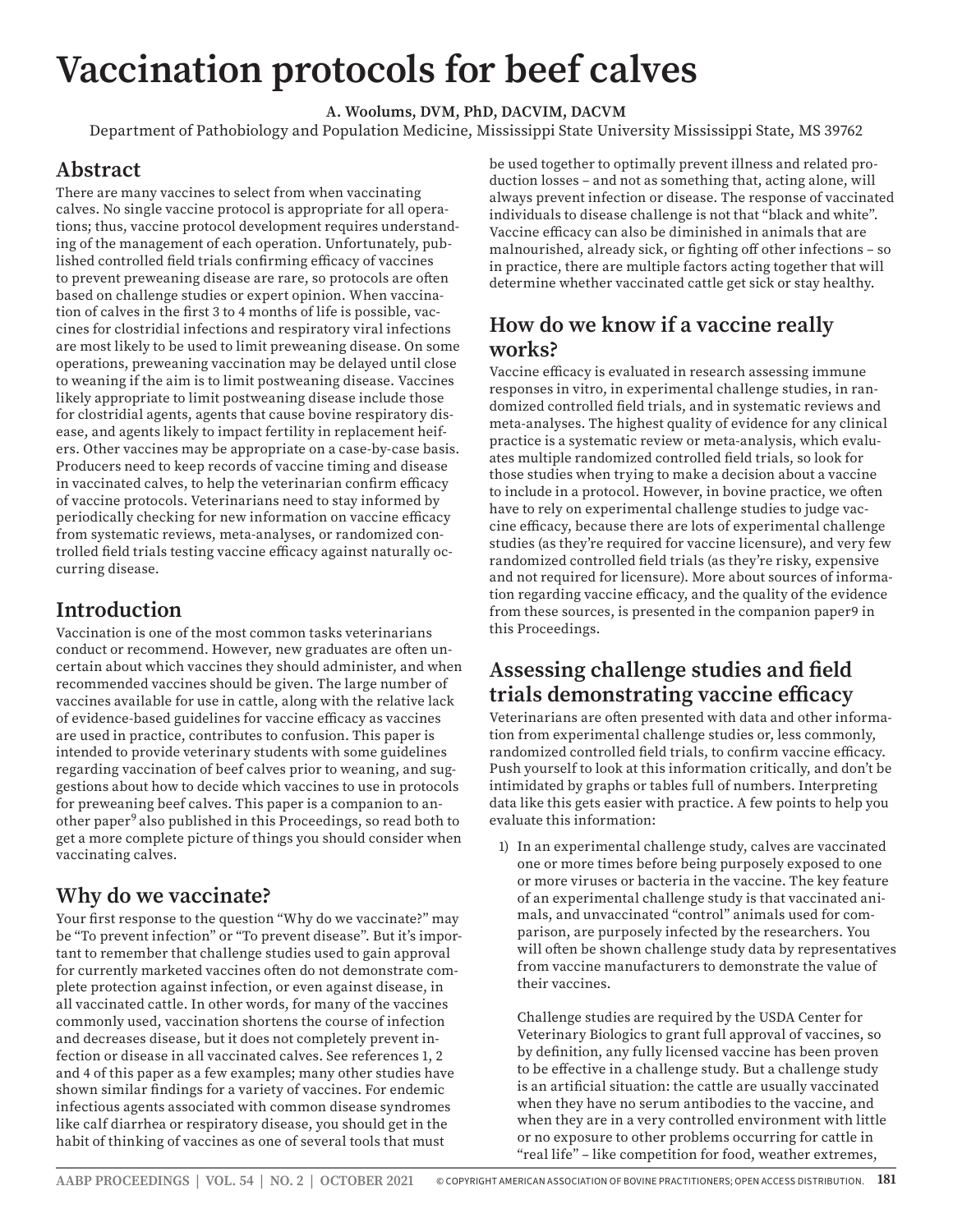or recent transport or co-mingling. Also, the method used to challenge cattle with the virus or bacteria, which must cause disease for vaccine efficacy to be tested, is also artificial – it's not the same as the way cattle are infected in "real life". So, a challenge study tells you what the vaccine can do in an ideal situation, but it doesn't represent very well the way vaccines are used on cattle operations.

To assess the importance and relevance of findings from a challenge study, ask yourself:

- Were cattle similar in age and breed to cattle you work with?
- Did disease occur after exposure in the control group? Did it look like naturally- occurring disease? Was disease less severe in vaccinated cattle?
- Was the vaccine administered in a way you would use it in the field? How much time elapsed between vaccination and exposure?
- Were statistically significant differences between vaccinates and controls found?
- Were statistically significant differences also medically important?
- 2) In a randomized controlled field trial, cattle, or pens of cattle, or farms, are randomly assigned to either be vaccinated, or not be vaccinated. The subjects of a field trial are cattle being managed on a farm in a typical production setting. After vaccination, cattle are monitored to see if naturally-occurring disease occurs, and differences in rates of naturally-occurring disease in the vaccinated cattle and in the controls are assessed after some time point. Other outcomes, like weight gain, or carcass characteristics at slaughter, may also be compared between the groups. **The key feature of a field trial is that disease in vaccinated animals and controls occurs only because of exposure to one or more infectious agents that the cattle acquire naturally.** No viruses or bacteria are purposely given to the cattle by the researchers.

Because field trials test vaccines in "real life" settings, they are a more meaningful test of whether a vaccine actually has a beneficial effect as it will be used in the field. Thus, a well-designed field trial is considered to provide higher quality evidence of benefit (or lack of benefit) of a vaccine than a challenge study. However, field trials are risky, because the researchers just have to wait for naturally-occurring disease to occur. If no disease occurs, then the research team can't tell if the vaccine is effective, and all the planning and sample collection to run the study is lost money and time. Also, because the cattle are in a "real life" setting, they are exposed to many other factors, in addition to vaccination, that might impact health – and so large numbers of cattle (many dozens to hundreds) need to be included in the study to identify effects of vaccination, which increases the cost of a field trial as compared to a challenge study.

 To assess the importance and relevance of findings from a field trial, ask yourself:6

- Were the animals and management similar to my practice?
- Were concurrent (not historical) controls used? Were cattle randomly assigned to their treatment group so certain animals (like younger or smaller calves) were not systematically assigned to the vaccine or control group?
- Did disease occur in any group? Was the disease like that seen in my practice? How was disease diagnosed? If diagnosis was based on subjective clinical signs, were the people who identified disease unaware of the treatment allocation? This is very important to prevent conscious or unconscious bias that may lead to erroneous conclusions regarding vaccine efficacy.
- Were meaningful outcomes measured?
- Was protection against specific agents in the vaccine measured? Or was clinical disease the only outcome measured?
- Were there statistically and clinically significant differences between groups?

### **Vaccination of preweaning beef calves: Should we?**

A list of currently available licensed vaccines available in the U.S. can be found at:

#### **https://www.aphis.usda.gov/animal\_health/vet\_biologics/ publications/currentprodcodebook.pdf**

There are dozens of vaccines available for potential use in beef calves. Familiarize yourself with the products marketed by scanning catalogs or websites of retail sources of vaccines, or websites of the vaccine manufacturers – you may be surprised by the number of options. A list of the agents for which vaccines are currently available are presented in the companion paper9 in this Proceedings, and some of these vaccines may be appropriate for use in preweaning beef calves.

Vaccinating preweaning beef calves is logistically challenging, because the calves are normally housed on pasture with their dams. Some confinement cow-calf operations exist, and in these situations, the logistical challenges are diminished. Because of the nature of typical cow-calf management, many cow-calf operations delay vaccination of calves until weaning. However, pre-weaning vaccination can be administered at two relatively convenient time points: 1) at birth, when some operations place ear tags, castrate male calves, and perform other interventions, or 2) at the age when calves are branded on some operations (60 - 90 days), and/or when cows are checked for pregnancy. A third option: on some cow-calf operations, calves are vaccinated at a pre-weaning time point, typically 30-45 days before weaning. The bottom line is that preweaning vaccination of beef calves usually needs to be done at a time when the cows and/or calves are being handled for some other purpose. The veterinarian thus needs to decide if vaccination at these time points makes sense – that is, is it likely to be safe, effective and cost-effective?

When considering the vaccination of preweaning beef calves, **decide whether the objective is to decrease disease in the preweaning period, postweaning disease or both.** For best effect, vaccines need to be given approximately a month before disease challenge is expected. Also, because of the immature immune response of calves, and the fact that some calves in a group may have concentrations of maternal antibody there are high enough to suppress vaccine response, it is ideal for preweaning calves to have two doses of vaccine before disease challenge is expected. All this means that, **if you are vaccinating to prevent preweaning disease, it may be necessary to administer two doses of vaccine to the calves, separated by a month or more, with the second dose given approximately a month before disease is expected.** Such a protocol is a lot of